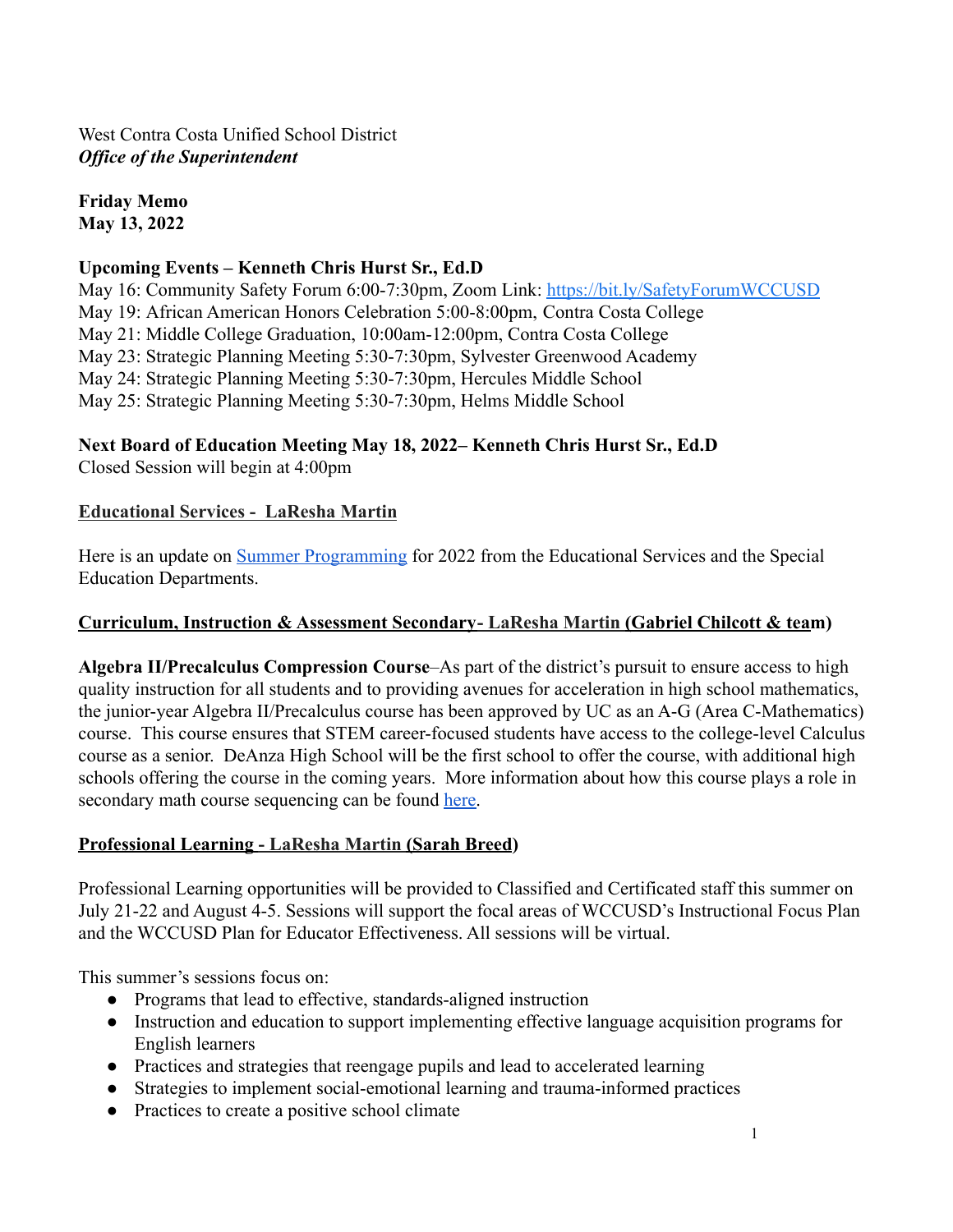• Certificated teachers and specified classified staff are encouraged to attend and will be paid for attendance. The [Summer PD Schedule- Educator Effectiveness](https://drive.google.com/file/d/1_aW80IwxOfpdB_sTMCWWULajeyBTEaBe/view?usp=sharing) is here.

Staff will enroll using the District's on-line SCHED system. The content of the sessions has been designed in partnership with the WCCUSD Educator Effectiveness committee and will be facilitated by WCCUSD staff and professional development providers.

## **Contract Update for the 5/18/22 Board Meeting – Robert McEntire-Mary Kitchen & Team**

## **Collaborative Classroom – Educational Services**

SIPPS Intervention materials are key to meeting the instructional needs of students who do not learn phonics well with the 1st round of Tier one instruction. The tools will be used for literacy intervention across elementary sites. The needs of our students in reading are significant, more so after the Pandemic. Materials will be used starting this summer for Professional learning, and in the Fall 2022 for intervention instruction. Under Public Contract Code 20118 the district will be utilizing a piggyback bid RFP #16-18 that was publicly bidded through the National Cooperative Purchasing Alliance (NCPA). The Contract has been extended through August 2023 [Link to Additional Information](https://drive.google.com/file/d/1RMeHl6Q2xQx2EPdMphVhFixfOnJrf1OR/view?usp=sharing)

#### **Common Vision – Expanded Learning – Dover, Ford, Nystrom, Obama, Sheldon, King, Peres**

Common Vision will be providing Summer gardening enrichment for Dover, Ford, Nystrom, Obama, Sheldon, King and Peres. Program will take place between June 21st thru July 21st and will serve up to 250 students.

[Link to Additional Information](https://drive.google.com/file/d/1P2hlksyHnJF22ndMtDSzK3Rgp8xdbrtt/view?usp=sharing)

#### **Common Vision – Washington Elementary**

The original contract is amended as follows:

Services will be added at Washington Elementary School:

Common Vision's mission is to directly connect children with the living world around them. Common Vision works with school communities to build campus green spaces, develop hands-on outdoor learning programs and improve access to fresh foods. The programs' objectives are to 1) set up and maintain the physical infrastructure needed for a hands-on outdoor learning program; 2) provide all needed supplies and materials; 3) facilitate outdoor learning and stewardship activities, aligned with subject areas and instructional goals, with specialist instructors working alongside classroom teachers. Washington - 1 FTE, 180 hours. [Link to Additional Information](https://drive.google.com/file/d/1P5UgXnn28f6gqNsZO7d3CRukUWRu6pj2/view?usp=sharing)

## **Equal Opportunity Schools – College and Career**

Equal Opportunity Schools will provide professional development to increase participation rates in AP/IV/AICE classes in its incoming partner schools, EOS value transforms schools' cultures and teacher mindsets, ultimately increasing graduation and scholarship rates. EOS provides schools and districts with data, coaching, and action to ensure students of color and low-income students are fully included in your most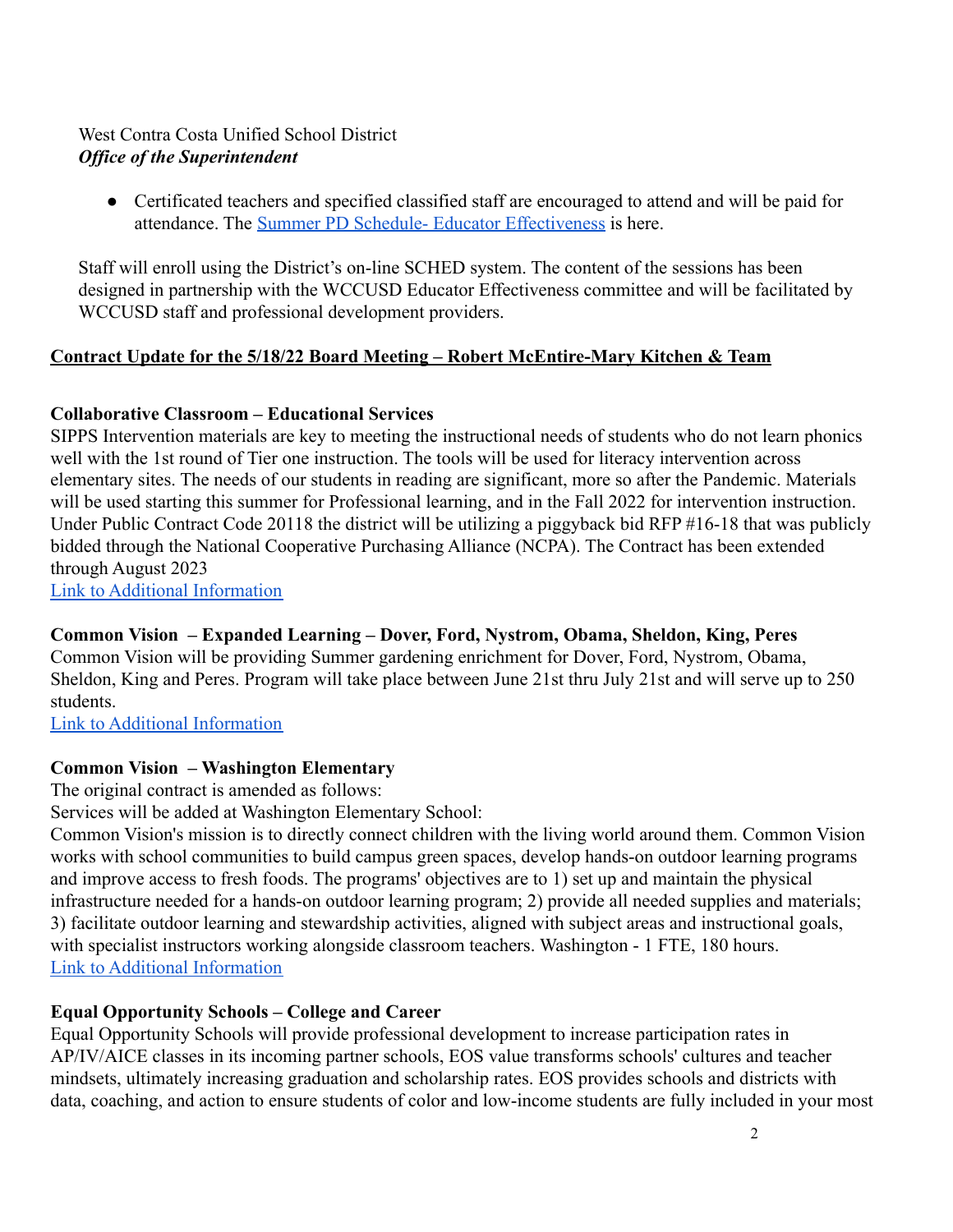rigorous courses. The program consists of Action for Equity; Phase 1: Access Opportunity; is the first stage of the model, by increasing participation rates in AP/IB/AICE classes. Phase 2: Experience Success; this pathway is designed to follow a previous EOS partnership that focuses on equity of access to the advanced programs for historically underrepresented students of color and low-income students. Providing four workshops for up to 3 hours in addition to webinars. Services will be provided to staff in the following High Schools: Richmond High School (AP) DeAnza High School (AP) Kennedy High School (AP) El Cerrito High School (AP) Hercules High School (AP) Pinole High School (AP & IB ) [Link to Additional Information](https://drive.google.com/file/d/1PUk3hZ5iM4oQUHP4O8o7fdAaFrZG0BGk/view?usp=sharing)

## **Fagen Friedman & Fulfrost LLP – Business Services SELPA**

Increase current PO to continue receiving legal advice and act as legal representative for the WCCUSD on matters pertaining to Special Education Matters [Link to Additional Information](https://drive.google.com/file/d/1RMrlrbe3Y3YjuElJexHQ8Jfmz6A7cjvY/view?usp=sharing)

## **Scientific Adventures for Girls – Expanded Learning – Ford, Obama, Nystrom, Dover**

Scientific Adventures for Girls will provide Summer programming at Ford, Obama, Nystrom, and Dover. Scientific Adventures for Girls will provide hands-on STEM enrichment for up to 200 students. [Link to Additional Information](https://drive.google.com/file/d/1RbMj1ZoH7P5fzCMsenqrrZeXO5WPiPZM/view?usp=sharing)

### **StudioFive10 – Community Engagement – Mira Vista**

The original contract is amended as follows: Adding Services at Mira Vista Elementary School: StudioFive10 is grounded in principles that are designed to create powerful relationships, which are essential to building thriving communities. The Restoration Coordinators provide direct services to students, staff, and families. Restoration Coordinators facilitate conflict mediation circles, community building activities, and social-emotional learning workshops, and provide restorative interventions with referred students. Restoration Coordinators will lead conflict mediation circles that bring all parties together to meet and settle on a plan to repair the harm. Students learn to resolve disagreements, take ownership of their behavior, and engage in acts of empathy and forgiveness. Services will be provided Monday-Friday 8:30 am to 3:00 PM, 1 FTE. [Link to Additional Information](https://drive.google.com/file/d/1PXjFWrw_wO9N6hp0NKjRVPe0hUUIBiA0/view?usp=sharing)

## **The Practice Space – Expanded Learning – King, Peres, Sheldon**

The Practice Space will provide Summer programming for 3rd thru 6th graders at King Peres, and Sheldon. The Practice Space will facilitate public speaking classes for up to 80 3rd thru 6th graders during the Summer program. 240 students total.

[Link to Additional Information](https://drive.google.com/file/d/1PIMHTHe_DWEURVSsMWK8z2lL-UKtb3hX/view?usp=sharing)

## **Toshiba Financial – Business Services**

Due to the age of 47 copiers throughout the district, Toshiba will no longer be able to support these machines. In order to maximize our funding and replace all 47 copiers, the district is looking to lease rather than purchase in order to upgrade the 47 copiers. The District will be piggybacking on a Toshiba Contract. The annual cost for the 47 copiers will be \$70,433.64. The term of the lease will be 60-months with a \$1.00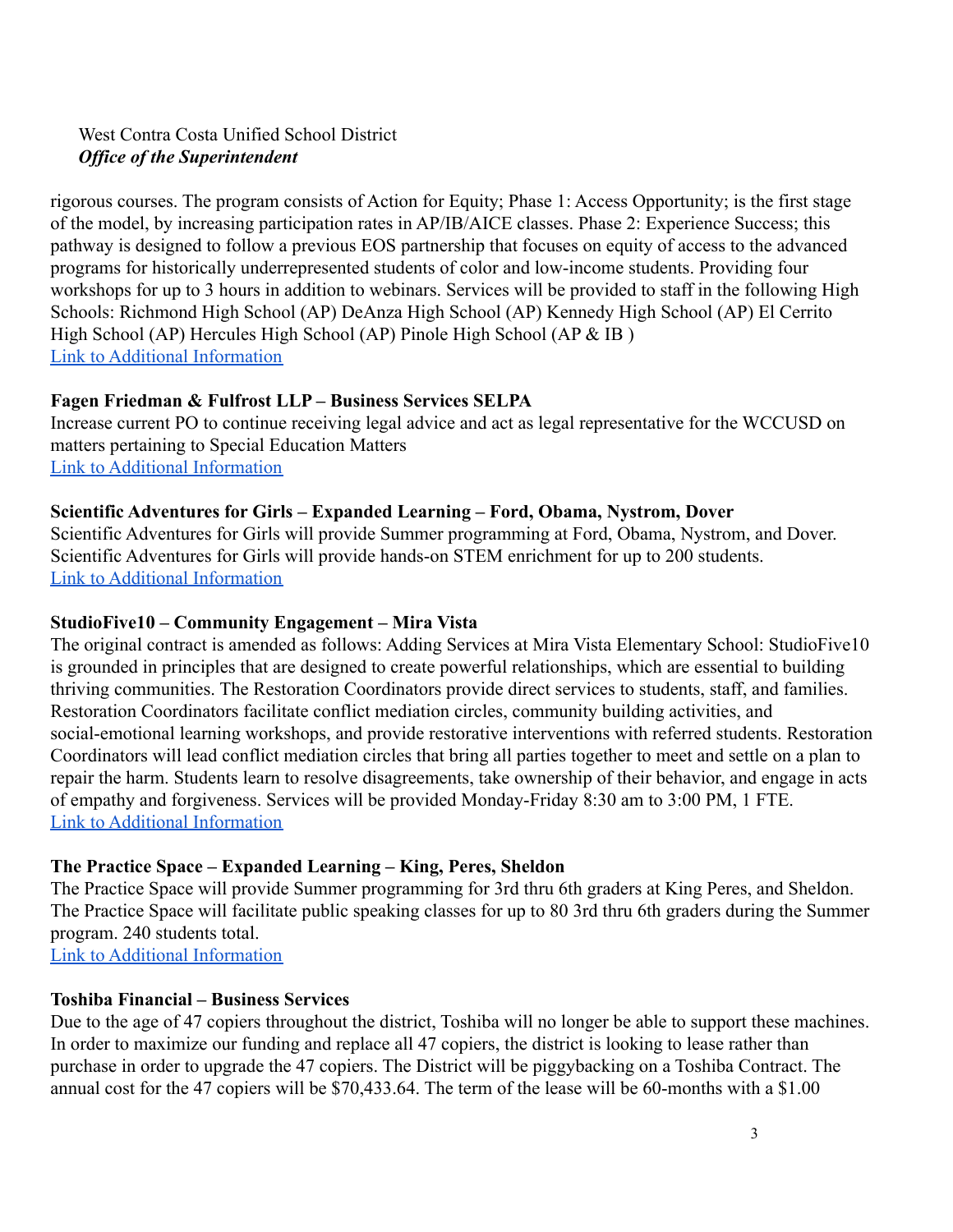buyout. The total cost of the 60-month lease will be \$353,168.20. These 47 copiers will be added to the current Toshiba Service Contract. [Link to Additional Information](https://drive.google.com/file/d/1PxGBrPLwywVFXhgooH2q8zQxIrfAuAST/view?usp=sharing)

### **WCC Public EdFund/Camp Achieve – Expanded Learning**

Camp Achieve will provide Summer enrichment programming at four sites: Shields Reed, Nevin, Parchester, and Booker T. Program will take place from June 15th thru August 5th and will serve up to 330 students Monday thru Friday except for district holidays. [Link to Additional Information](https://drive.google.com/file/d/1PN0lhVEDAH7JtDZ91Kxlrb2aM0Mg19ZK/view?usp=sharing)

## **WCC Public EdFund/Richmond CDF Freedom School – OAASA**

Freedom School includes five essential components: academic enrichment, family engagement, social action, intergenerational servant leadership, and nutrition/health. Richmond CDF Freedom School will serve k-8th grade students and all classes will be in small groups of ten students or less. The program is completely free, and students will receive two nutritious meals and a snack daily, as well as a book each week to keep and help build their home libraries. Freedom School aims to curb summer learning loss, enhance children's motivation to read, make them feel good about learning, and increase cultural knowledge and pride. Freedom School scholars engage in a research-based, multicultural Integrated Reading Curriculum that supports them and their families through five essential components: high-quality academic enrichment, parent and family development, Civic engagement and social action, Intergenerational servant leadership development and nutrition, health, and mental health. Each year, all Freedom Schools around the country choose a social justice topic to focus on throughout the summer and culminating in the National Day of Social Action. This focus on national and local social action encourages both youth and community organizing. The Freedom School program structure also included volunteers to serve as role models through daily read alouds and volunteers. This allowed students to interact with people from all walks of life who live in their local community and learn about various career paths- all centered around the importance of literacy. [Link to Additional Information](https://drive.google.com/file/d/1PJF46dgVzCInD-UMGtRXRmUxEKFTv1BJ/view?usp=sharing)

#### **WCC Public EdFund/Young Leaders – Downer Elementary**

The original contract is amended as follows: Change in effective dates, the original contract was to be effective from 8/23/21 to 12/13/21 which covered the amount of \$24,000.00 originally allocated. The new effective dates are from 12/13/21 to 6/8/22 for the additional amount of \$26,000.00. Services are provided as follows: Young Leaders' mission is to teach students Leadership skills through physical education classes, its junior coach program, and student mentorship program. To have a positive impact on student's physical/emotional health through fitness classes and in-school leadership opportunities for students. In support of goals 1 and 2 of the Early Literacy Support Grant, the program will provide targeted small group explicit and systematic foundational skills instruction in grades K-3. The Literacy Support Specialist from E.M. Downer will support our program to ensure academic success. The program will also offer Teacher/Staff PD so that teachers can implement structured P.E. activities/lessons during their mandated P.E. time. 5 days a week or 40 hrs/week

[Link to Additional Information](https://drive.google.com/file/d/1PKrH2gFWDzTvu3rILxkBMW29v-EDx1Qh/view?usp=sharing)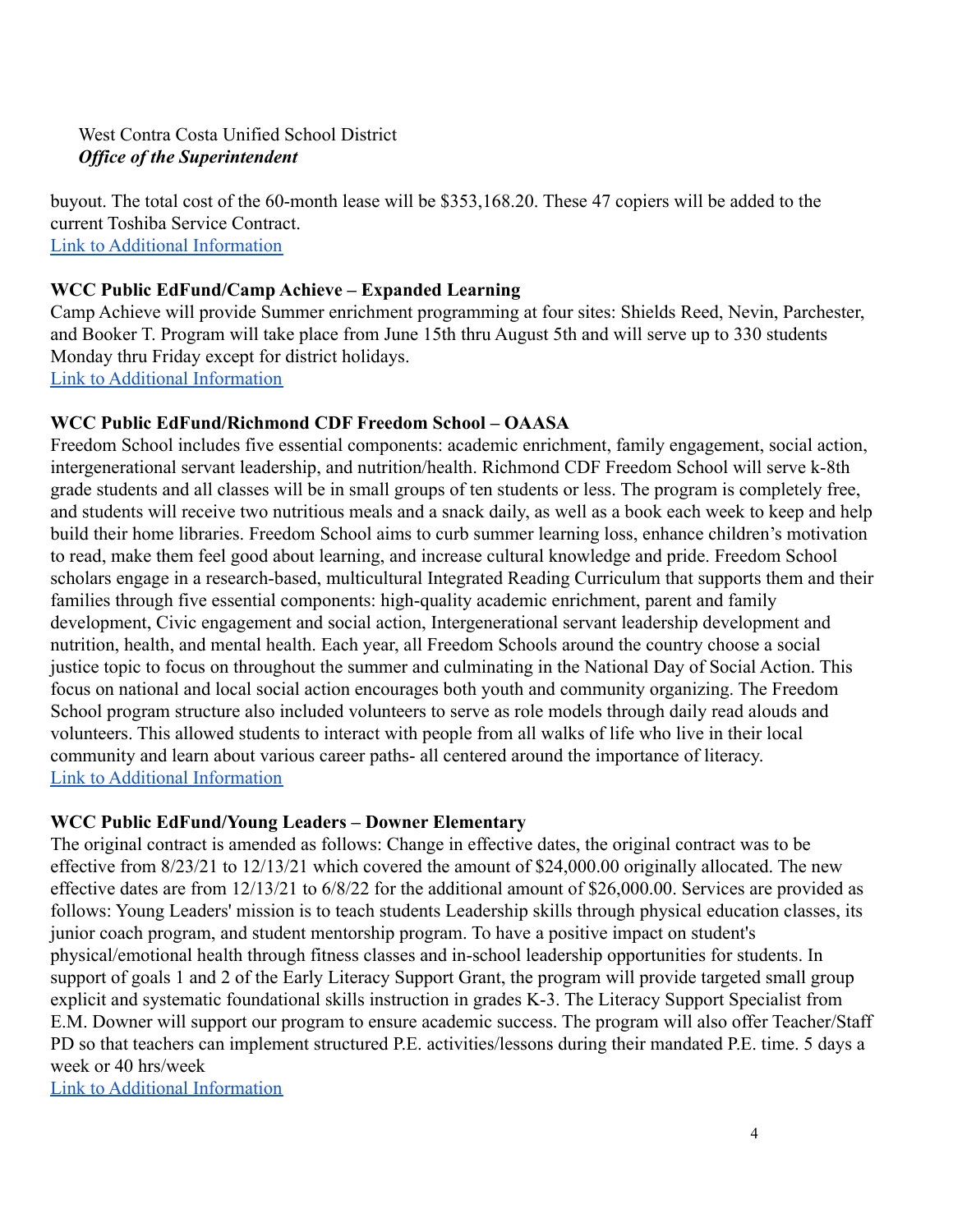## **Communications Update - Ryan Phillips**

#### **Thursday, May 12, 2022**

### [San Leandro Unified renames Woodrow Wilson school - The Mercury News](https://www.mercurynews.com/2022/05/12/san-leandro-unified-renames-woodrow-wilson-school/)

Woodrow Wilson Elementary School has been renamed to honor the area's indigenous people. The school will now be called Halkin Elementary. San Leandro is part of the Bay Mewuk Ohlone and Chochenyo traditional homeland, known as Halkin.

The new name, chosen after a two-year community process, was approved by the San Leandro Unified school board on Tuesday. In February 2020, the board of the West Contra Costa County Unified School District removed Wilson's name from an elementary school in Richmond. The school is now named after former First Lady Michelle Obama.

#### [San Francisco Unified picks Hayward superintendent to lead schools - CBS News](https://www.cbsnews.com/sanfrancisco/news/sfusd-new-superintendent-finalist-dr-matt-wayne/)

The San Francisco Board of Education announced Thursday that Hayward Unified School District superintendent Dr. Matt Wayne has been named the finalist for the next superintendent of the city's public schools. According to the district, Wayne earned his undergraduate degree at UC Berkeley, masters degrees at Columbia and a doctorate in educational leadership at Berkeley. Wayne began his teaching career in 1997 in New York City and has also served as assistant principal and principal in the West Contra Costa Unified School District.

#### [SFUSD announces new school superintendent - KTVU](https://www.ktvu.com/news/sfusd-announces-new-school-superintendent)

Wayne, who is fluent in Spanish, began as an English Language Arts teacher in 1997 at The Riis Upper School at PS 126 in New York City. He also served as an assistant principal and an elementary principal in West Contra Costa Unified School District.

#### [S.F. school district picks new superintendent, who seeks to end divisive politics](https://www.sfchronicle.com/sf/article/San-Francisco-school-district-picks-new-17168475.php)

San Francisco Chronicle Wayne, 48, lives in Berkeley with his wife and son, who attends El Cerrito High School. His daughter is a junior in college.

## **Wednesday, May 11, 2022**

[BUSD administrator leaves for superintendent job in St. Helena district - Berkeleyside](https://www.berkeleyside.org/2022/05/11/busd-administrator-leaves-for-superintendent-job-in-st-helena-district)

Rubén Aurelio is the second high-level administrator to take a superintendent job at another district next year.A second high-level administrator will be leaving Berkeley Unified for a superintendent position at another school district in California.

Rubén Aurelio, Berkeley's chief academic officer, has been named as the finalist for a superintendent position in Saint Helena School District, pending board approval May 19.

Aurelio has worked in East Bay schools for much of his education career. He held administrative roles at San Leandro Unified, West Contra Costa Unified, and Oakland Unified after beginning as a teacher and elementary school principal.